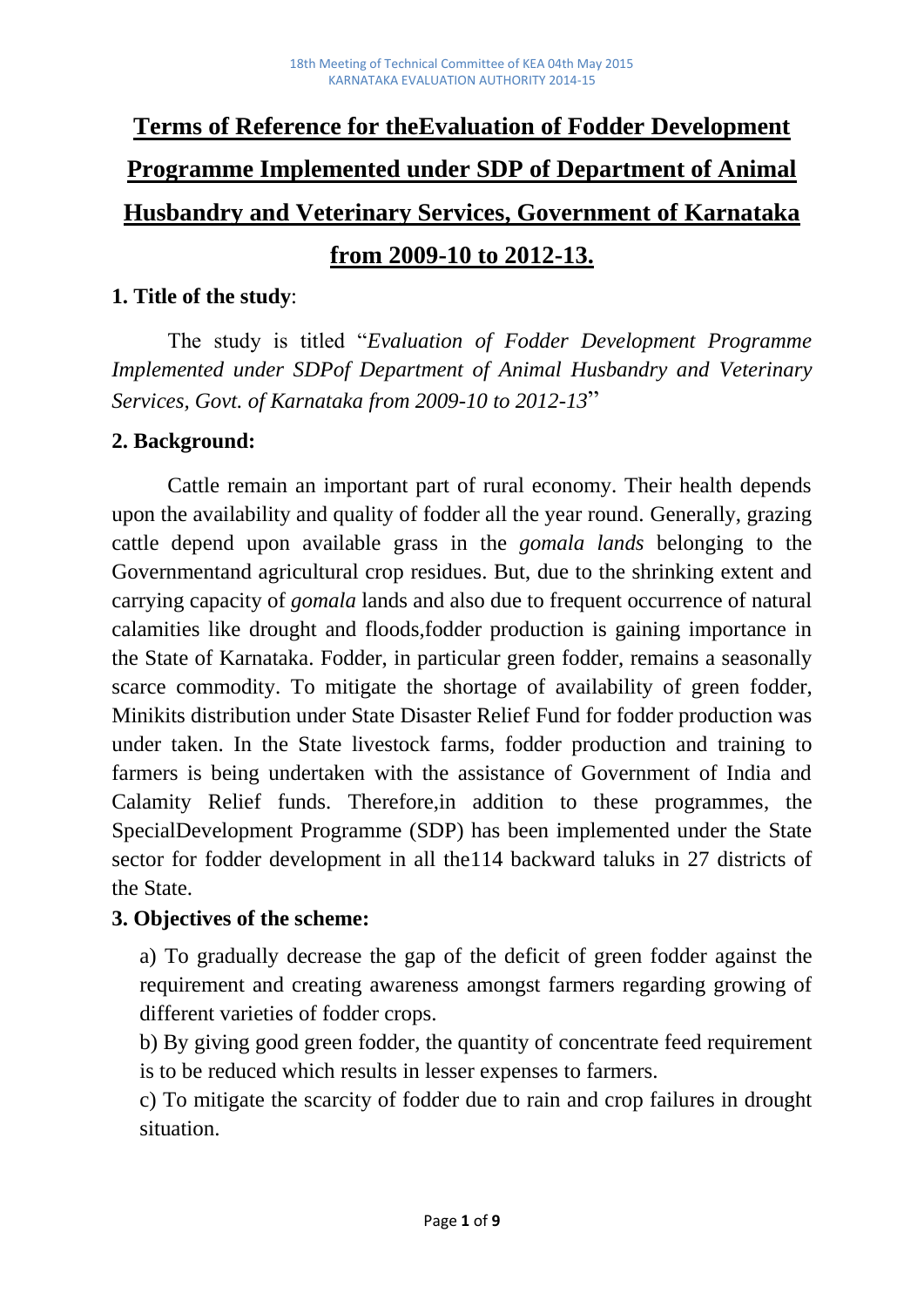d) By promoting perennial grasses, soil erosion is prevented, soil fertility is increased and the practice is eco-friendly.

# **4. Implementation of the Scheme:**

Before selection of beneficiaries, the following details and documents are obtained about and from farmers-

- 1. Details of animals, particulars of lands and survey number (through RTC) available with the farmer for growing fodder, particulars of irrigation facilities etc.
- 2. Caste certificate.
- 3. Details of land holdings (small/marginal farmers).
	- Implementing officers advertise about the scheme at *hobli*level and send the list of beneficiary farmers to Assistant Director of Animal Husbandry and Vet services in the taluks. The Assistant Directors in turn scrutinise the applications and send it to the Deputy Directors of Animal Husbandry and Vet services of the district. The Deputy Directors send these applications for sanction to the head office.

When sanctioned, beneficiary farmers are provided with assistance for raising fodder plots.

The area of a fodder plot is 10 guntas (0.1 hectare or 1000 square mts.) The total cost of this plot is Rs. 6000, of which Rs. 3000 is the contribution of the farmers for ploughing of land and cost of fertilizer/organic manure and other works. The cost of providing roots of grass [2000 Napier (*Pennisetumpurpureum*)/Guinea (*Megathyrsusmaximus*)/Rhodes (*Chlorisgayana*) roots for a plot] and its transportation cost is borne by the State Government.

During the year 2011-12 and 2012-13 the beneficiaries have been provided hand driven chaff cutters as well as power operated chaff cutters. The cost of hand driven chaff cutter is Rs. 7500 (Rs. 3750 is the subsidy), and the cost of 2HP motor driven cutter is Rs. 20000 (Rs.9500 is the subsidy)

# **5. Monitoring of the Scheme:**

As per the guidelines of the Scheme, it is monitored by the Deputy Directors of Animal Husbandry and Vet servicesat district level and by the Assistant Directors of Animal Husbandry and Vet servicesat the taluk level. The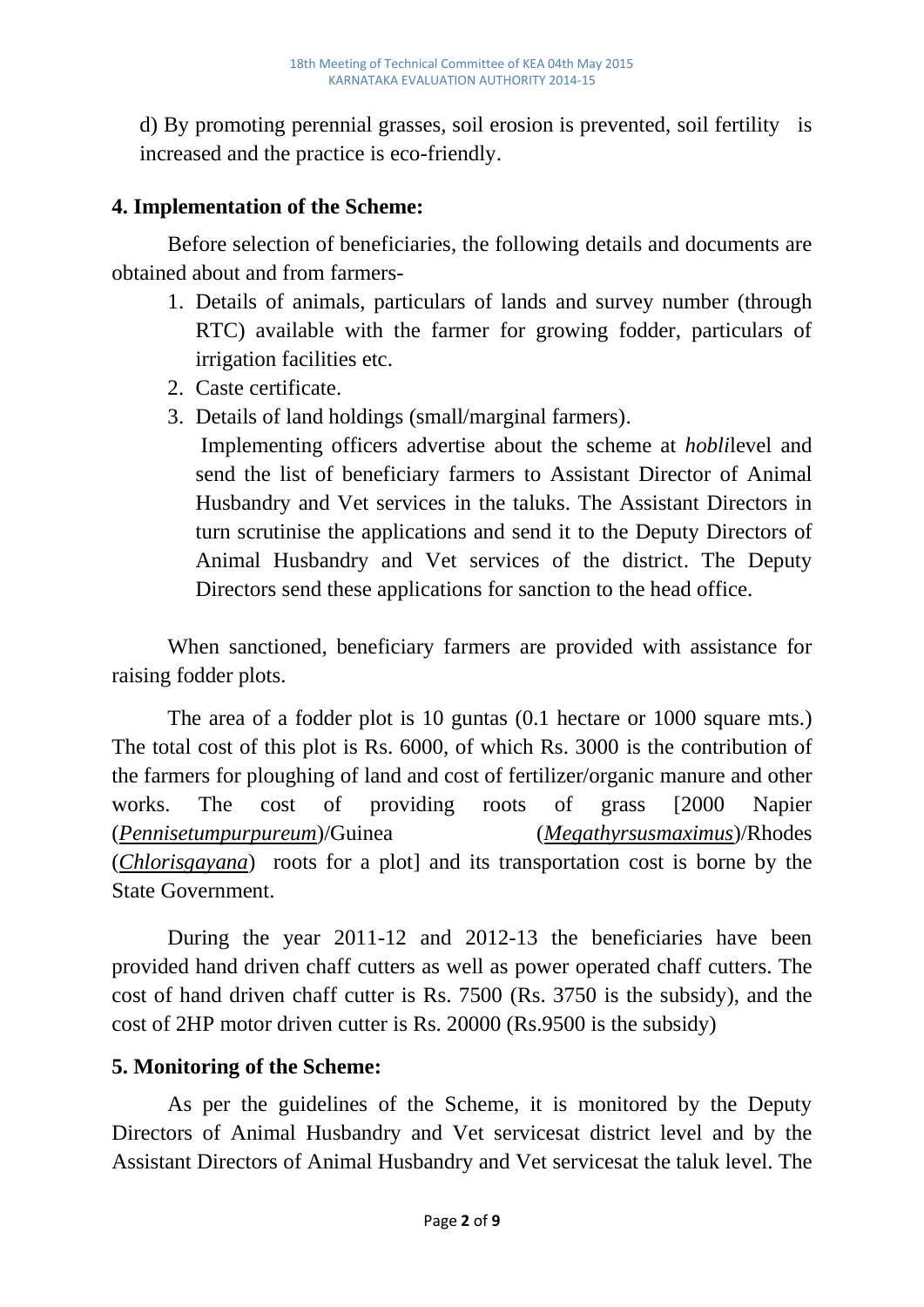Commissioner, Animal Husbandry and Veterinary Services and Secretary, A&VH Departments also review the financial and physical progress every month in the MPIC meetings. The particulars and relevant records are being maintained at taluk level by the Assistant Directorsof Animal Husbandry and Vet services.

## **6. Evaluation Scope and Purpose**:

The scheme was implemented in the 114 backward taluks in 27 districts (All except the districts of Dakshina Kannada, Kodagu and Udupi) identified by Nanjundappa Committee. This scheme was implemented through Animal Husbandry Department especially through cattle owners who had irrigation facility. The purpose of evaluation is to know whether the objectives set under scheme are fulfilled or not, and to get feedback from farmers on awareness, benefits, economic improvement of farmers and loopholes in implementation of the scheme.

|                  |         |                | Amount   | Amount   | Achievements |                      |          |
|------------------|---------|----------------|----------|----------|--------------|----------------------|----------|
| Sl.n             | Year    | <b>Budget</b>  | released | utilized | Area         |                      | Fodder   |
| $\overline{O}$ . |         | (Rs.<br>Lakhs) | (Rs.     | (Rs.     | (hect)       | <b>Beneficiaries</b> | yield    |
|                  |         |                | Lakhs)   | Lakhs)   | ares)        |                      | (tonnes) |
|                  | 2009-10 | 114            | 114      | 114      | 285          | 2850                 | 51300    |
| $\overline{2}$   | 2010-11 | 225            | 224.99   | 224.99   | 750          | 7462                 | 67500    |
| 3                | 2011-12 | 390            | 389.73   | 389.73   | 320          | $3209 *$             | 28800    |
| 4                | 2012-13 | 300            | 300      | 291.81   | 390          | 3993@                | 35000    |

**7. Financial and Physical Progress of the scheme from 2009-10 to 2012-13:**

**\*** *In addition to fodder plots distribution of hand driven chaff cutters as well as power operated chaff cutter was also done for 5990 beneficiaries.*

*@. In additions to fodder plots distribution of hand driven chaff cutters as well as power operated chaff cutter was also done for 1803 beneficiaries.*

# **8. Evaluation Questions (inclusive not exhaustive)**:

- 1. What is the estimated total fodder requirement/demand of the State
- 2. What has been the grass species wise yield obtained by beneficiary farmers in each of the taluks where the scheme is implemented? How does this compare with the projected yields?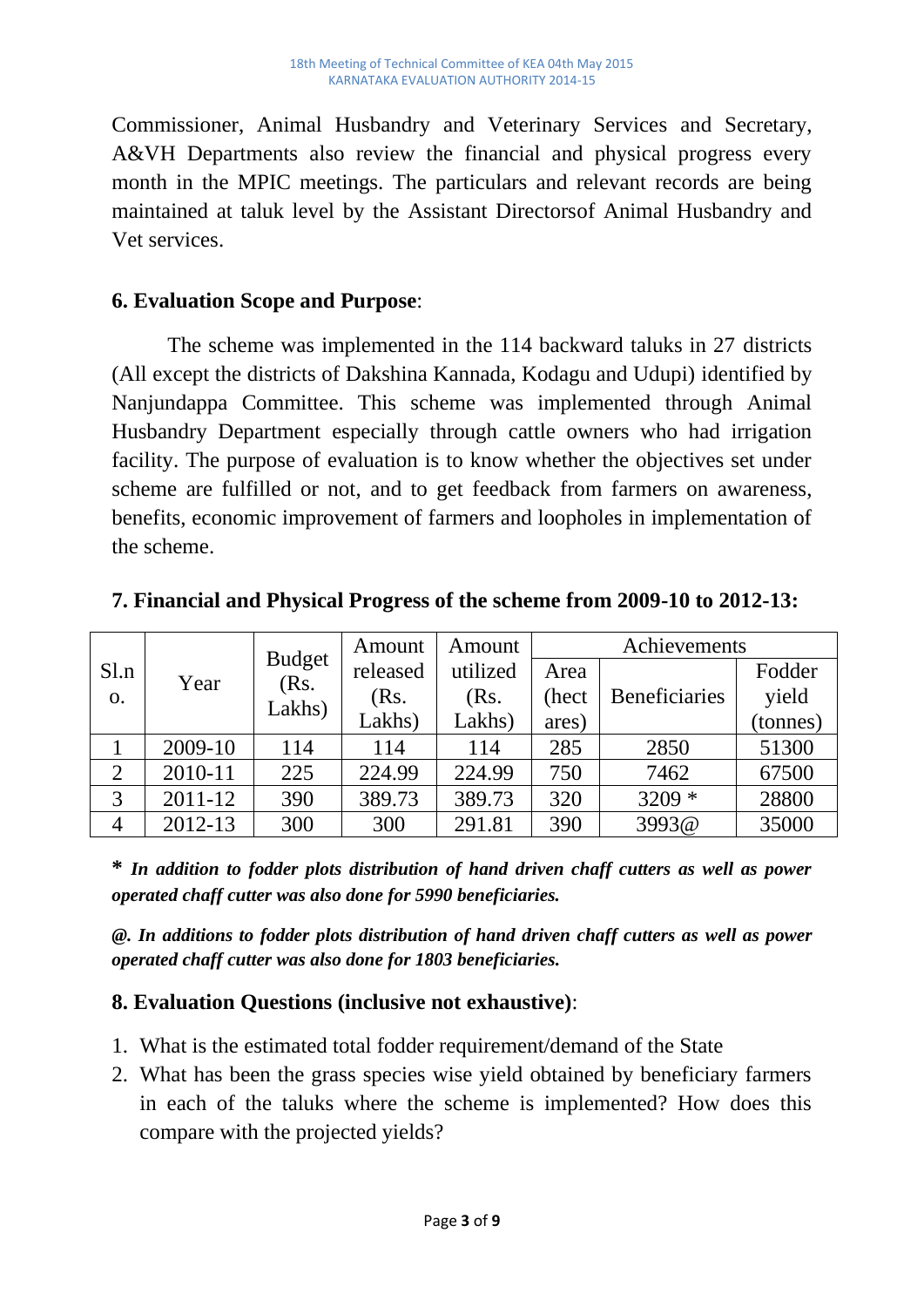- 3. Based upon the figures of the previous question, whether it is possible to suggest the species that ought to be popularized in each district/taluk? What would these be?
- 4. What is the level of awareness of farmers about the scheme?
- 5. What is procedure and criteria followed in selecting beneficiaries under the programme? In selection of beneficiaries, what is the land size wise (marginal, small, medium, big) and social representation of farmers? What is the representation of women amongst them? What is the social and land holding wise representation of beneficiaries selected?
- 6. What proportion of the beneficiaries grew fodder for their own use and what proportion for own use as well as for sale?
- 7. Whether the beneficiary farmerhas the same extent and unit of fodder plot today as was established under the Scheme, or has extended the area under the cultivation of fodder decreased or become nil? What are the reasons for the downward change, where it occurs?
- 8. What is the perceived impact the Scheme hasmade on the economy of the farmers and health of the livestock of the beneficiary farmer?
- 9. What are the other schemes that provide fodder plots? Where does this programme stand in intensity and coverage as compared to those other schemes?
- 10.Whether the post-harvest technology has made any difference on the farmers as it supposedly reduces the wastage of fodder?
- 11.Whether the scheme has inspired other farmers in taking up fodder cultivation?[to be measured as the number of farmers resorting to growing fodder on their lands **without any subsidy** after the sanction of fodder plots in the village under this Scheme( reduced to new farmers per fodder plat sanctioned)].
- 12.What is the condition and actual use of chaff cutters given to beneficiary farmers under the scheme? Have chaff cutters really reduced the wastage of fodder?
- 13. Which chaff cutter is more desirable by the beneficiary farmer; the hand driven one or power driven one? Why?
- 14.Are the chaff cutters being used only by the beneficiary farmers, or has lending of the cutters or cooperative/ joint cutting of fodder resorted to?
- 15.Whether the farmers are adopting fodder enrichment and preservation methods?
- 16.Whether the beneficiary farmer is satisfied with the scheme?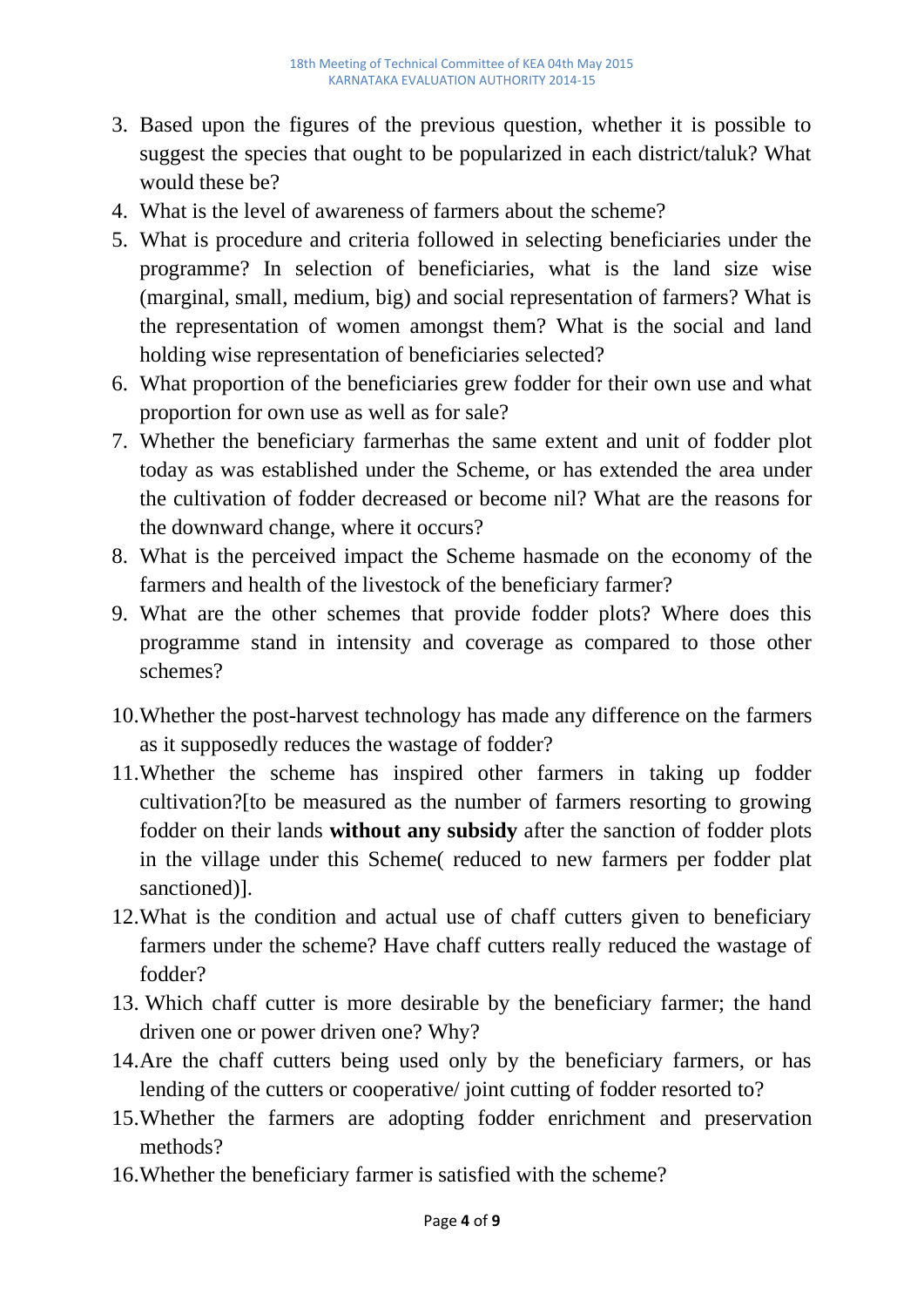- 17.What is the opinion of the farmer/beneficiary about implementation and benefits of the scheme that is fodder as well as chaff cutters?
- 18.Are there any good success stories or unique examples worth dissemination and emulation? If yes, they may please be documented.
- 19.Should the programme be continued? If yes, what are the suggestions for modifications?

# **9. Sampling and Evaluation Methodology**:

The population to be studied involves fodder plots and farmer beneficiaries. In the former, diversity (heterogeneity) is expected due to agroclimatic conditions; source of irrigation and edaphic factors, but these will largely be homogenous within a taluk. In case of farmer beneficiaries, heterogeneity is expected on the size of land holdings and social class; though the region (old Mysore, Bombay Presidency, and Nizam's Hyderabad etc.) is expected to provide some heterogeneity. In case of chaff cutters, the scheme is too new and population for the use can be taken as homogenous.

The indication this analysis of heterogeneity provides for sampling is that-

- (a) The sampling has to be such that agro climatic zones and historical regions are adequately represented.
- (b)The sampling intensity may be kept more in selection of agro climatic zones, but within the same zone/district, selecting about 30 beneficiary farmers would suffice for evaluation of the scheme of one year.
- (c) The sampling intensity of beneficiary farmers who have received chaff cutter can be very small.

In view of these, the sample is selected as follows-

# **FOR EVALUATING FODDER PLOTS AND CHAFF CUTTERS**

| S1.<br>no | Year    | <b>Taluk Selected</b> |           |         |                |           |           |
|-----------|---------|-----------------------|-----------|---------|----------------|-----------|-----------|
|           | 2009-10 | Kudlagi               | Sindhnur  | Hukkeri | Kalghatagi     | Malur     | Sira      |
|           | 2010-11 | Humnabad              | Gangawati | Indi    | Ron            | Chalkere  | Gundulpet |
|           | 2011-12 | Shahpur               | Devdurga  | Badami  | <b>Byadagi</b> | Jaglur    | Tarikere  |
|           | 2012-13 | Aland                 | Sedam     | Bilagi  | <b>Bhatkal</b> | Gudibande | H D Kote  |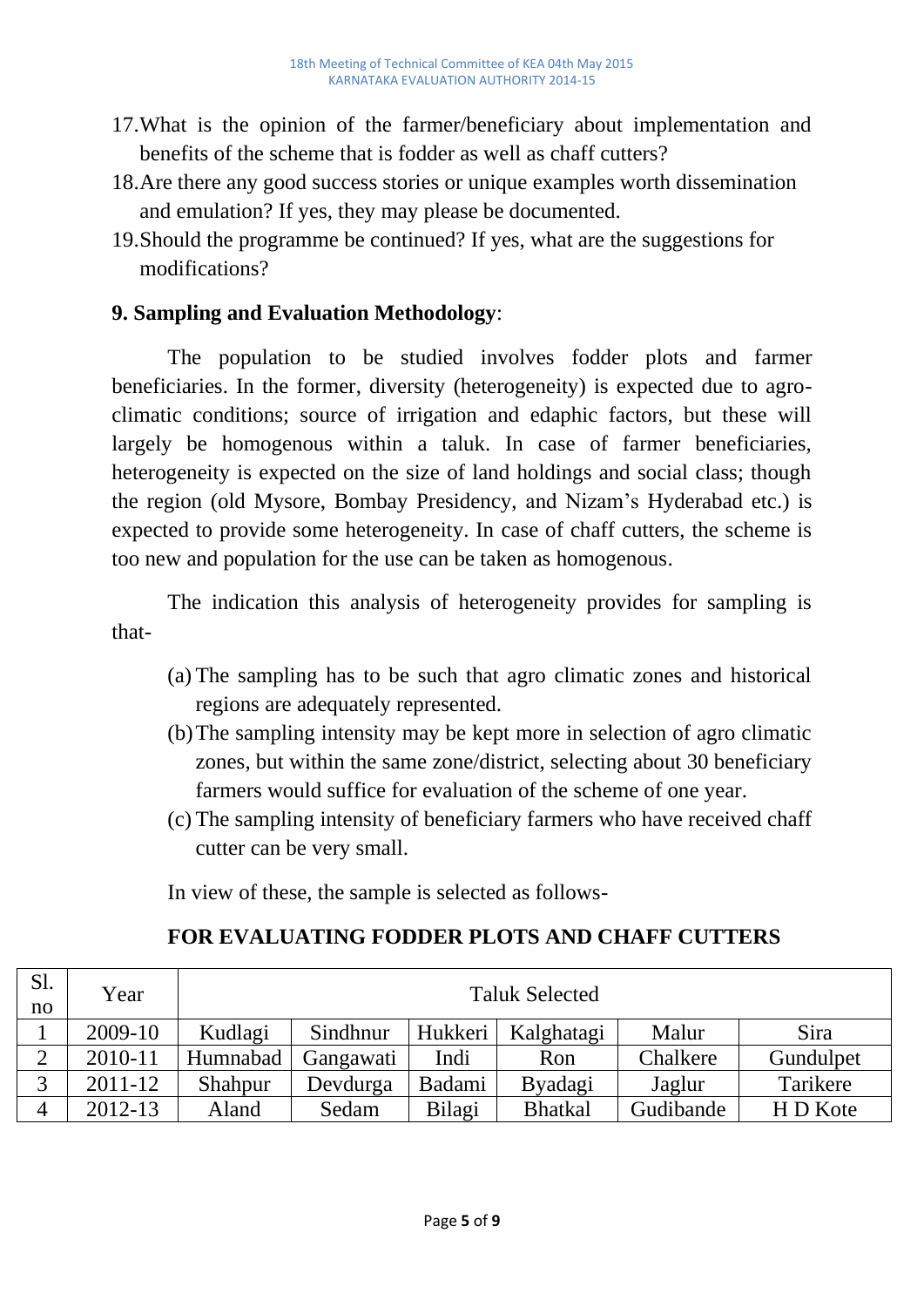For fodder plots of 2009-10 to 2012-13, at least 30 beneficiary farmers may be randomly selected from each taluk such that they represent at least two villages for each year i.e. There will be at least two villages per taluk selected for 2009-10, and these will be different from the two villages selected in that taluk for 2010-11, and so on.

For chaff cutters given to 2012-13 and 2013-14, a sample of 15 beneficiary farmers may be selected in any one or more than one village, for each of the years in each taluk, and it is not mandatory that the villages for 2012-13 and 2013-14 be different. However, the beneficiaries for fodder plots and chaff cutters should be different.

 The evaluation methodology will be individual interviews and Focused Group Discussion(FGD) with beneficiary farmers and officers of the implementing department and inspection of fodder plots (their photographs should necessarily be taken and some of these made a part of the report. In case of answering questions 1 to 4 and 6, sampling will not be needed.

# **10. Qualifications of the consultants and method of selection:**

 Consultant Evaluation Organizations should have and provide details of evaluation team members having minimum technical qualifications/capability as below-

- i. Graduate in Agriculture/Forestry/ Veterinary Science with at least 5 years field experience.
- ii. Sociologist, and,
- iii. Research Assistant/Statistician.

# **Consultant Evaluation Organizations not having these kind of personnel will not be considered as competent for evaluation.**

## **11. Deliverables and time schedule:**

The Director, Animal Husbandry Department will provide the guidelines of the scheme and details on process of sanctions etc. which are available at the head office level and issue necessary instructions to the concerned district officers to provide the details required to the consultant organisation and cooperate in completion of the study in the stipulated time. It is expected to complete the study in 5months' time, excluding the time taken for approval. The evaluating agency is expected to adhere to the following timelines and deliverables.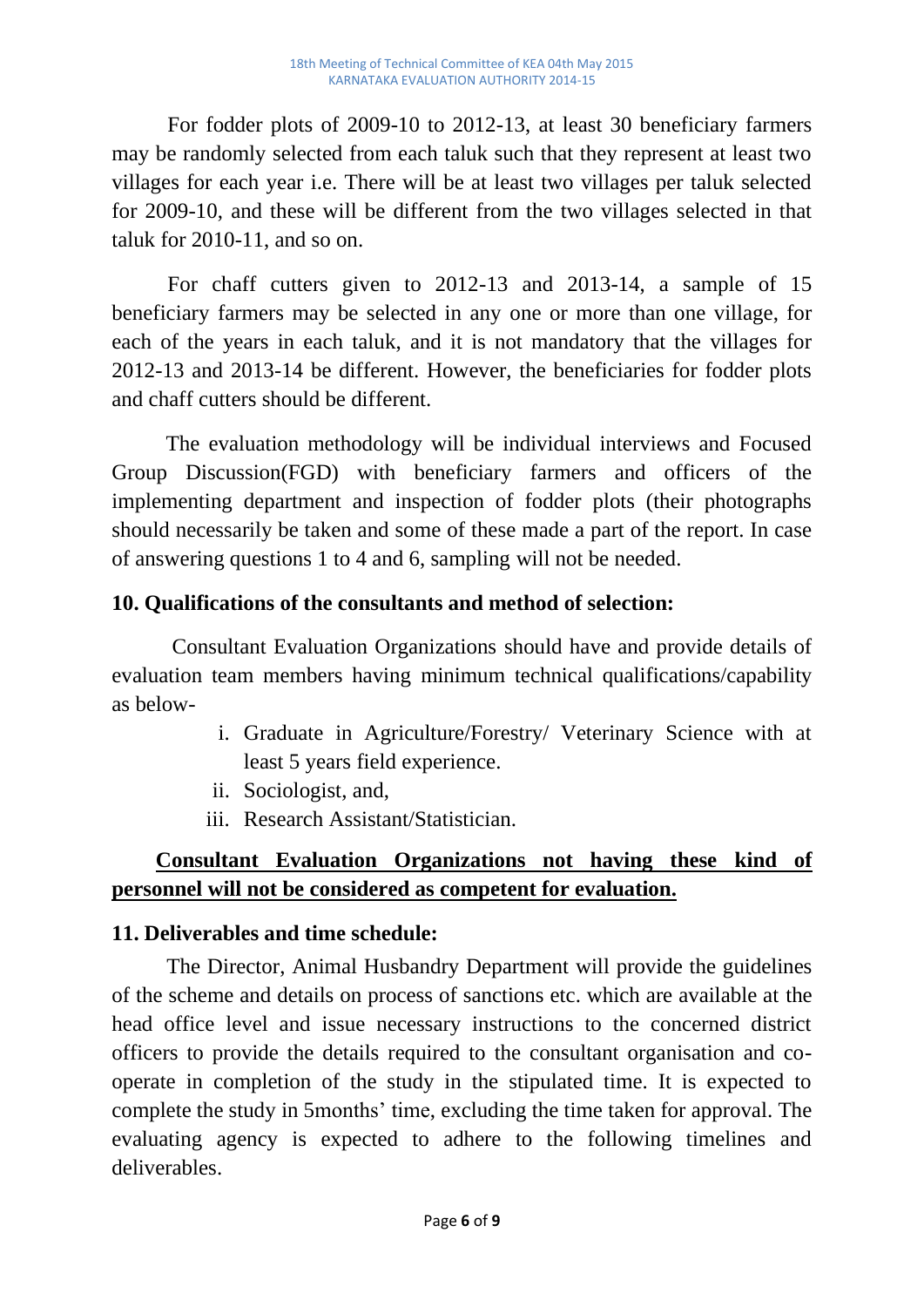The Consultant Evaluation Organization should complete the study in 5months' time, excluding the time taken for approval. They are expected to adhere to the following timelines and deliverables or be quicker than the follows.

| a. Work plan submission    | : One month after signing the agreement. |
|----------------------------|------------------------------------------|
| b. Field Data Collection   | : Two months from date of Work           |
|                            | Plan Approval.                           |
| c. Draft report Submission | : One month after field data collection. |
| d. Final Report Submission | : One month from draft report approval.  |
| e. Total duration          | $: 5$ months.                            |

## **12. Qualities Expected from the Evaluation Report:**

The following are the points, only inclusive and not exhaustive, which need to be mandatorily followed in the preparation of evaluation report:-

- 1. By the very look of the evaluation report it should be evident that the study is that of the Karnataka Evaluation Authority (KEA) which has been done by the Consultant. It should not intend to convey that the study was the initiative and work of the Consultant, merely financed by the Government of Karnataka.
- 2. The Terms of Reference (ToR) of the study should form the first Appendix or Addenda of the report.
- 3. The results should first correspond to the ToR. In the results chapter, each question of the ToR should be answered. It is only after all questions framed in the ToR are answered, that results over and above these can detailed.
- 4. In the matter of recommendations, the number of recommendations is no measure of the quality of evaluation. Evaluation has to be donewith a purpose to be practicable to implement the recommendations. It is desirable to make recommendations in the report as follows:-

## (A) **Short Term practicable recommendations**

These may not be more than five in number. These should be such that they can be actedupon without major policy changes and expenditure, and within (say) a year or so.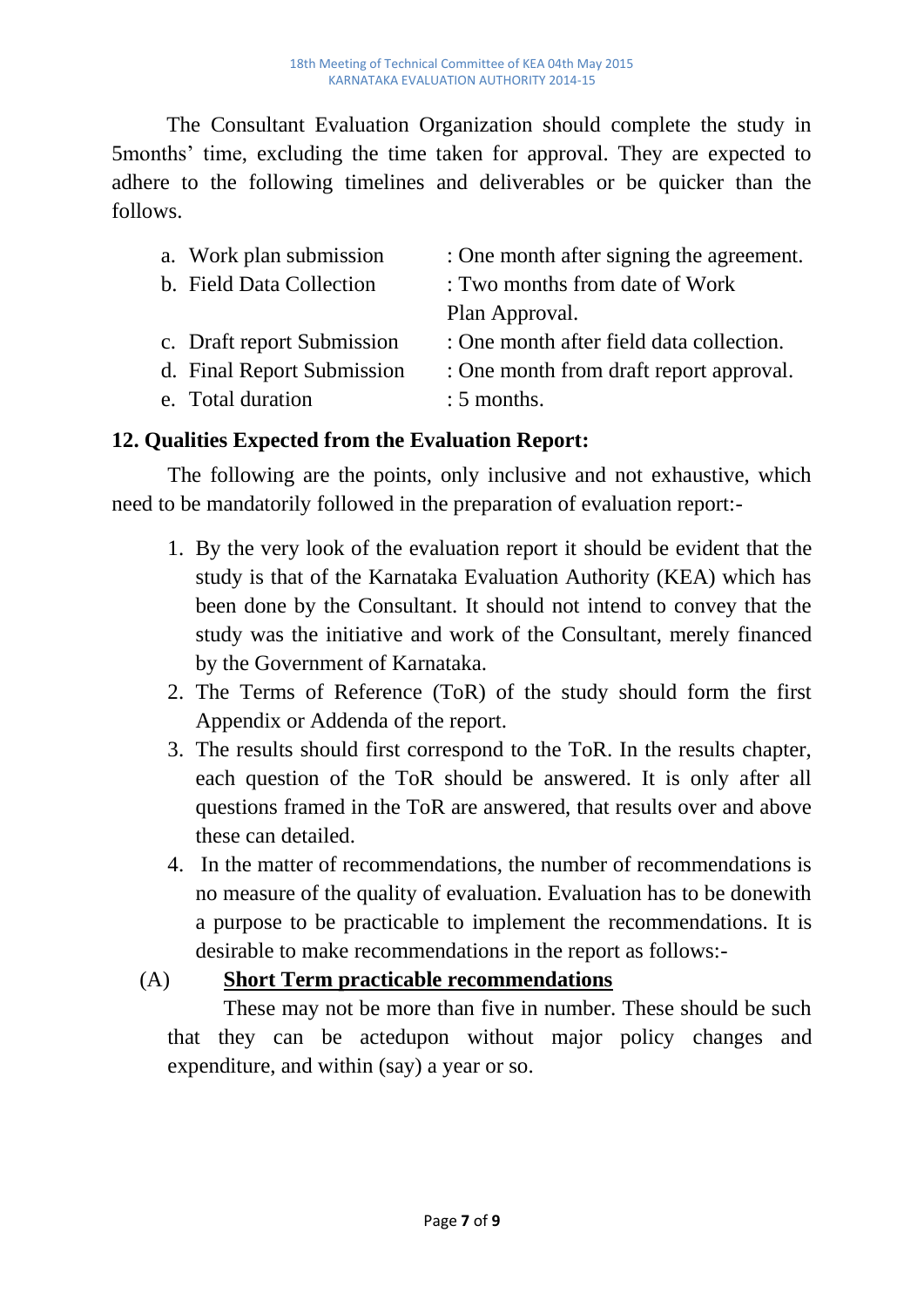## (B) **Long Term practicable recommendations**

These may not be more than ten in number. These should be such that they can be implemented in the next four to five financial years, or with sizeable expenditure, or both but does not involve policy changes.

## (C ) **Recommendations requiring change in policy**

These are those which will need a lot of time, resources and procedure to implement.

## **13. Cost and schedule of budget releases:**

Output based budget release will be as follows-

- a. The **first instalment** of Consultation fee amounting to 30% of the total fee shall be payable as advance to the Consultant after the approval of the inception report, but only on execution of a bank guarantee of a scheduled nationalized bank, valid for a period of at least 12 months from the date of issuance of advance.
- b. The **second instalment** of Consultation fee amounting to 50% of the total fee shall be payable to the Consultant after the approval of the Draft report.
- c. The **third and final instalment** of Consultation fee amounting to 20% of the total fee shall be payable to the Consultant after the receipt of the hard and soft copies of the final report in such format and number as prescribed in the agreement, along with all original documents containing primary and secondary data, processed data outputs, study report and soft copies of all literature used in the final report.

Taxes will be deducted from each payment, as per rates in force. In addition, the evaluating agency/consultant is expected to pay service tax at their end.

# **14. Selection of Consultant Agency for Evaluation:**

.

The selection of evaluation agency should be finalized as per provisions of KTPP Act and rules without compromising on the quality.